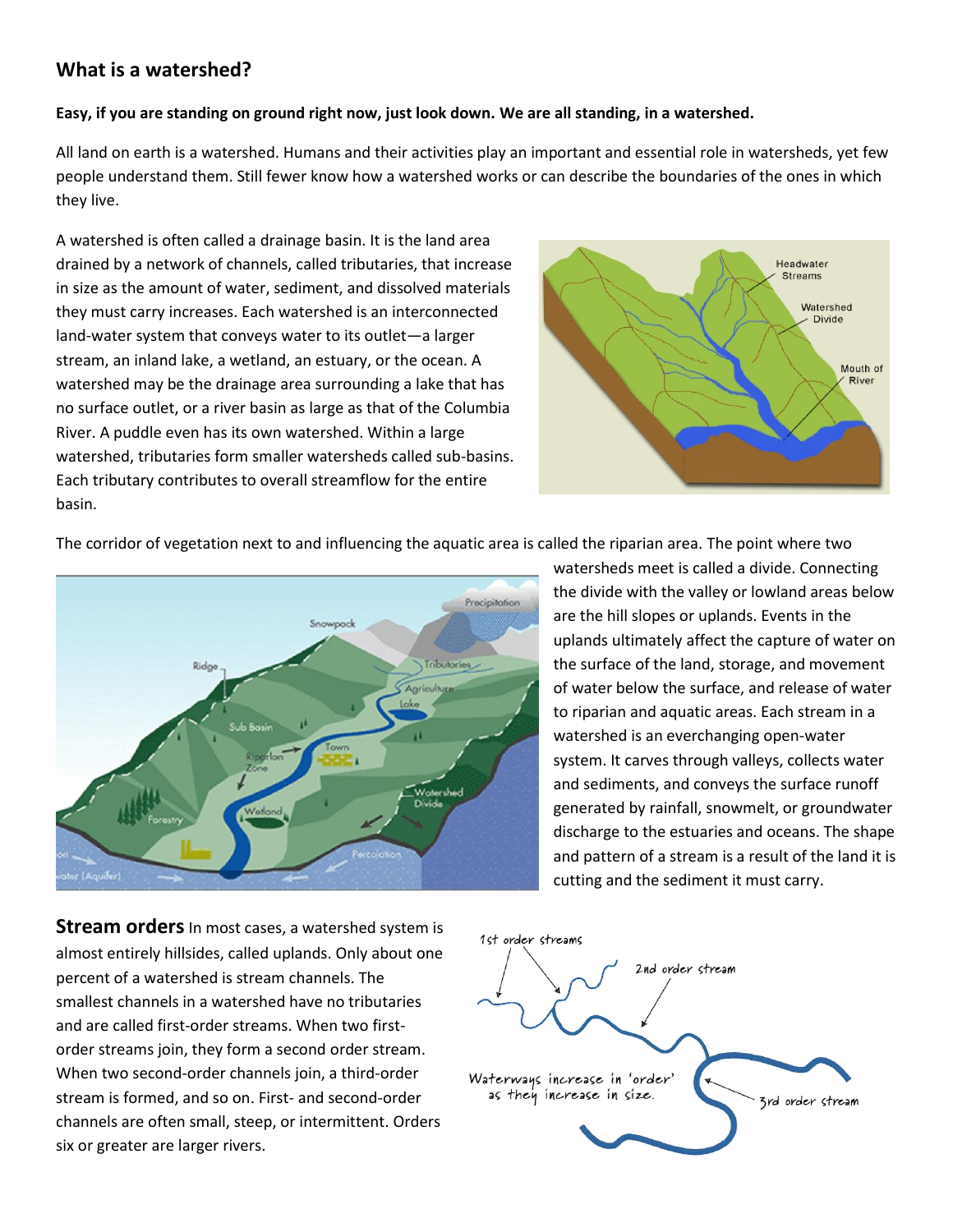Channels change by erosion and deposition. Natural channels of rivers increase in size downstream as tributaries enter and add to the flow. A channel is neither straight nor uniform, yet its average size changes in a regular and progressive fashion. In upstream reaches, the channel tends to be steeper. Gradient decreases downstream as width and depth increase. The size of sediments tends to decrease, often from boulders in the hilly or mountainous upstream portions, to cobbles or gravels in middle reaches. More sand or silt are found downstream. In some cases, large floods cause new channels to form, leaving once-productive streams dry and barren.

#### **Watershed Components**

Watershed is the area of land that contributes water to a particular watercourse.

Divide marks the high point of land that separate one watershed from another.

Headwaters are the upper limits of the watershed.

Tributaries are smaller branches of watercourse that join together to make larger sections of the river.

Wetlands are permanently or seasonally inundated lands.

Channel is the normal area that the river occupies.

Floodplain is the area on either side of the watercourse that may be covered by water in times of high flow.

Confluence is where a branch of the watercourse joins the main channel.

Mouth marks the end of the watercourse at a body of water, usually a lake or the sea.

Groundwater exists in the spaces of bedrock or loose material, such as sand and gravel.



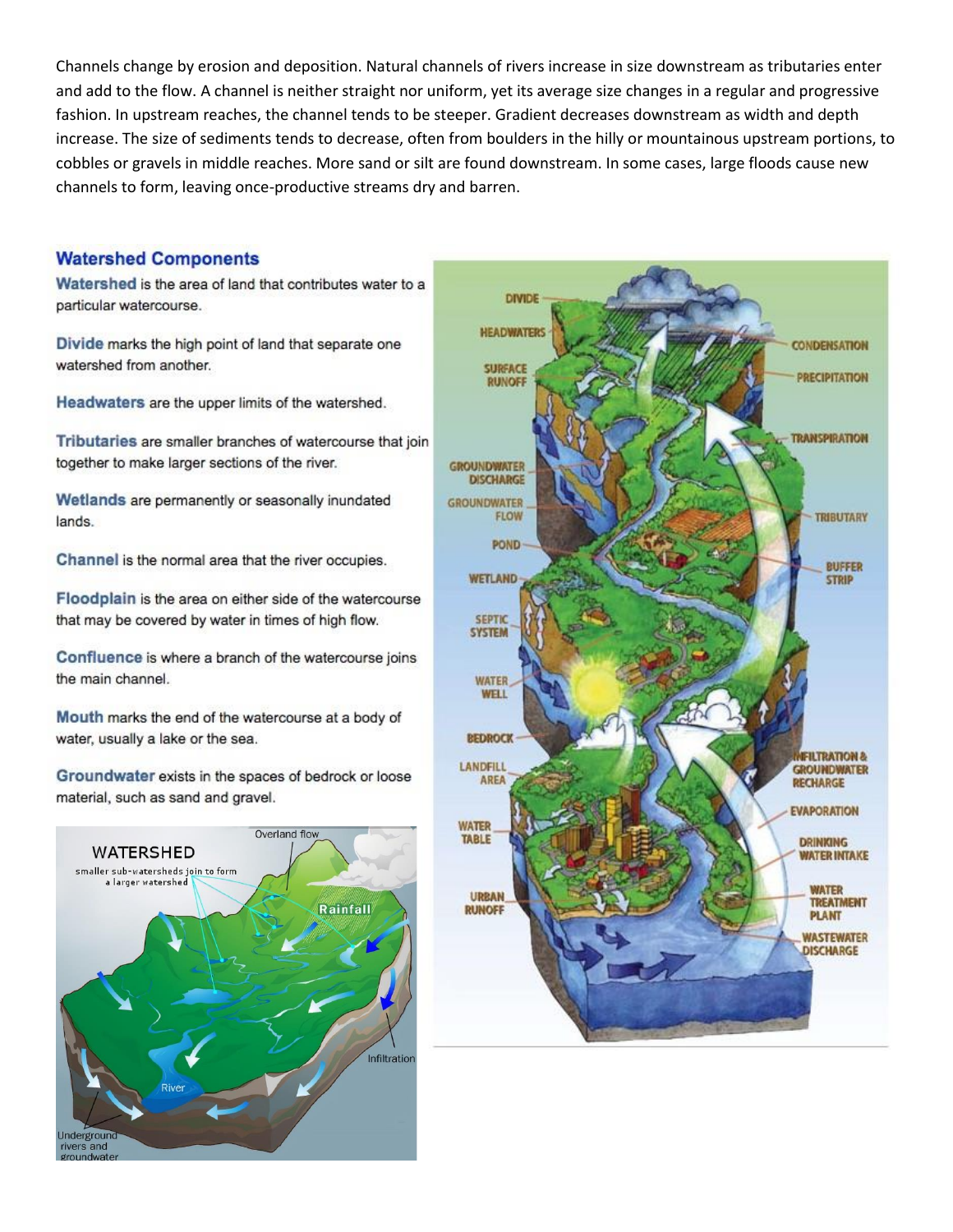All watersheds have an aquatic area, a riparian area, and an upland area. Aquatic areas include standing waters like ponds, lakes, wetlands, bogs and running surface waters such as streams and rivers.

The word "watershed" is sometimes used interchangeably with drainage basin or catchment. Ridges and hills that separate two watersheds are called the drainage divide. The watershed consists of surface water--lakes, streams, reservoirs, and wetlands--and all the underlying groundwater. Larger watersheds contain many smaller watersheds. It all depends on the outflow point; all of the land that drains water to the outflow point is the watershed for that outflow location. Watersheds are important because the streamflow and the water quality of a river are affected by everything happening in the land area "above" the river-outflow point.

# **Streamflow types**

Besides the ordering system previously described, streams may be classified by how much of the year they have flowing water.

- Perennial flow indicates a nearly year round flow (90 percent or more) in a well-defined channel. Most higher order streams are perennial.
- Intermittent flow generally occurs only during the wet season (50 percent of the time or less).
- Ephemeral flow generally occurs during and shortly after extreme precipitation or snowmelt conditions. Ephemeral channels are not well defined and are usually headwater or low order (1-2) streams.

### **Factors affecting watersheds**

### **Climate**

Land and water are linked directly by the water cycle. Solar energy drives this and other cycles in the watershed. Climate—the type of weather a region has over a long period—is the source of water. Water comes to the watershed in seasonal cycles, principally as rain or snow. In some areas, condensation and fog-drip contribute water. The seasonal pattern of precipitation and temperature variation control streamflow and water production. Some precipitation infiltrates the soil and percolates through porous rock into groundwater storage, which recharges areas called aquifers. Natural groundwater discharge, called baseflow, is the main contributor to streamflow during dry summer and fall months. Without baseflow, many streams would dry up.

Pumping water from an aquifer for industrial, irrigation, or domestic use reduces the aquifer's volume. Unless withdrawals are modified or recharge increased, the aquifer will eventually be depleted. A drained aquifer can collapse from the settling of the overlying lands. Collapsed underground aquifers no longer have as much capacity to accept and hold water. Recharge is difficult, volume is less, and yields are considerably reduced. Springs once fed from the water table also dry up. Climate affects water loss from a watershed as well as provides water. In hot, dry, or windy weather, evaporation loss from bare soil and from water surfaces is high. The same climatic influences that increase evaporation also increase transpiration from plants. Transpiration draws on soil moisture from a greater depth than evaporation because plant roots may reach into an available moisture supply. Transpiration is greatest during the growing season and least during cold weather when most plants are relatively dormant. Wind also causes erosion, controls the accumulation of snow in sheltered places, and may be a significant factor in snowpack melting. Wind erosion can occur wherever wind is strong and constant, or where soil is unprotected by sufficient plant cover.

**Soils and geology Soil**, a thin layer of the earth's crust, could be called the "skin" of a watershed. It is composed of mineral particles of all sizes and varying amounts of organic materials. It is formed from the breakdown of parent rocks into fine mineral particles. This occurs by:

- Freezing and thawing in winter,
- Heating expansion and cooling contraction in summer,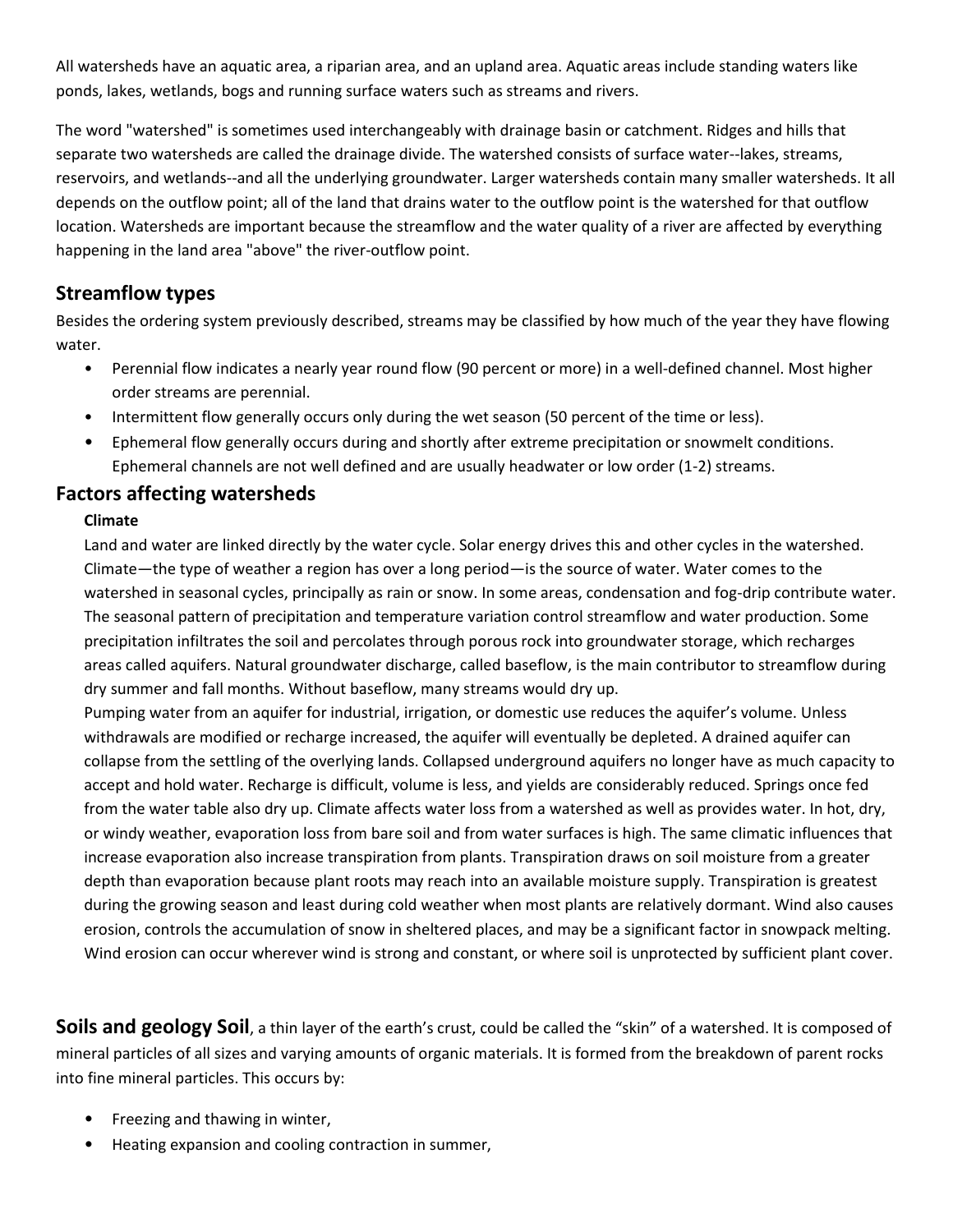- Wind and water erosion,
- The grinding action of ice,
- Action of lichens and other plants.

Soils are categorized into 2 groups. **Residual** soils are those developed in place from underlying rock formations and surface plant cover. **Transported** soils include those transported by gravity, wind, or water.

Climate, particularly precipitation and temperature, strongly affects soil formation. Rainfall causes leaching movement of dissolved particles through soil by water. Temperature affects both mechanical breakdown of rocks and breakdown of organic material. Soil bacteria, insects, and burrowing animals also play a part in the breakdown and mixing of soil components. Soil often determines which plants grow in a watershed, which in turn establish a protective vegetative cover. Plants also modify and develop soil. Plant roots create soil spaces and extract water and minerals in solution from their roots. Plant litter adds organic matter to soil. It also slows surface runoff and protects the soil surface from rainfall's beating and puddling effects. Soil depths and moisture-holding capacities are usually less on steep slopes, and plant growth rates are often slower.

**Forage**, timber, and water are all renewable resources. Water is renewed by cycles of climate. Forage and timber are renewed by growth in seasonal cycles. The availability of these watershed resources is dependent upon soil. Soil is, except over long periods, a nonrenewable resource. It may take more than a century to produce a centimeter of soil and thousands of years to produce enough soil to support a high yield, high-quality forest, range, or agricultural crop. Soil is the basic watershed resource. Careful management and protection is necessary to preserve its function and productivity.

**Vegetation** The variety of plant species and their growth and distribution patterns within a watershed are the result of differences in soil type, light, temperature, moisture, nutrient availability, and human activity. For example, temperatures on the north and south slopes of the same hill may vary considerably. Different light intensities may account for the temperature variation on either side of the hill. Temperature differences in turn affect the moisture levels on each of the slopes. Generally south-facing slopes are warmer and drier than north-facing slopes in the northern hemisphere. The plant species that are present directly affect the ability of a watershed to capture, store, and release water within that particular habitat. Branches of large conifers effectively intercept snow and rain. Some of the moisture in the precipitation will evaporate before it has a chance to reach the ground but the rest is slowed in its descent, lessening the impact to the soil's surface. Sagebrush and other arid land shrubs, on the other hand, are not as effective in slowing snow or rain. Yet in areas with less precipitation, this adaptation provides the greatest opportunity for moisture to infiltrate. Watersheds covered with dense grass cover help the soil capture water much more effectively than watersheds with sparse vegetation.

**Fish and wildlife** Each watershed has a diverse mix of wildlife species—mammals, birds, reptiles, amphibians, and invertebrates. Plant communities influence which species are found in a particular water shed. Plants, in some form or another, meet the basic habitat needs of food, water, shelter, or space for most all forms of wildlife. And, all wildlife species, large or small, become part of the interrelationships found within a watershed.

Some wildlife never leave their watershed residence while others move among several adjoining watersheds or even migrate hundreds or thousands of miles to live in a completely different watershed during different times of the year. Wildlife populations within a watershed may vary seasonally and annually. Migration, predation, wildlife management (like hunting seasons), or watershed management decisions (development, timber harvest, mining, recreation, agriculture) can all affect wildlife populations.

Wildlife perform a variety of functions within a watershed. Less commonly known but very important contributions include burrowing activities of animals like worms and mice. Their burrows allow moisture to penetrate deep into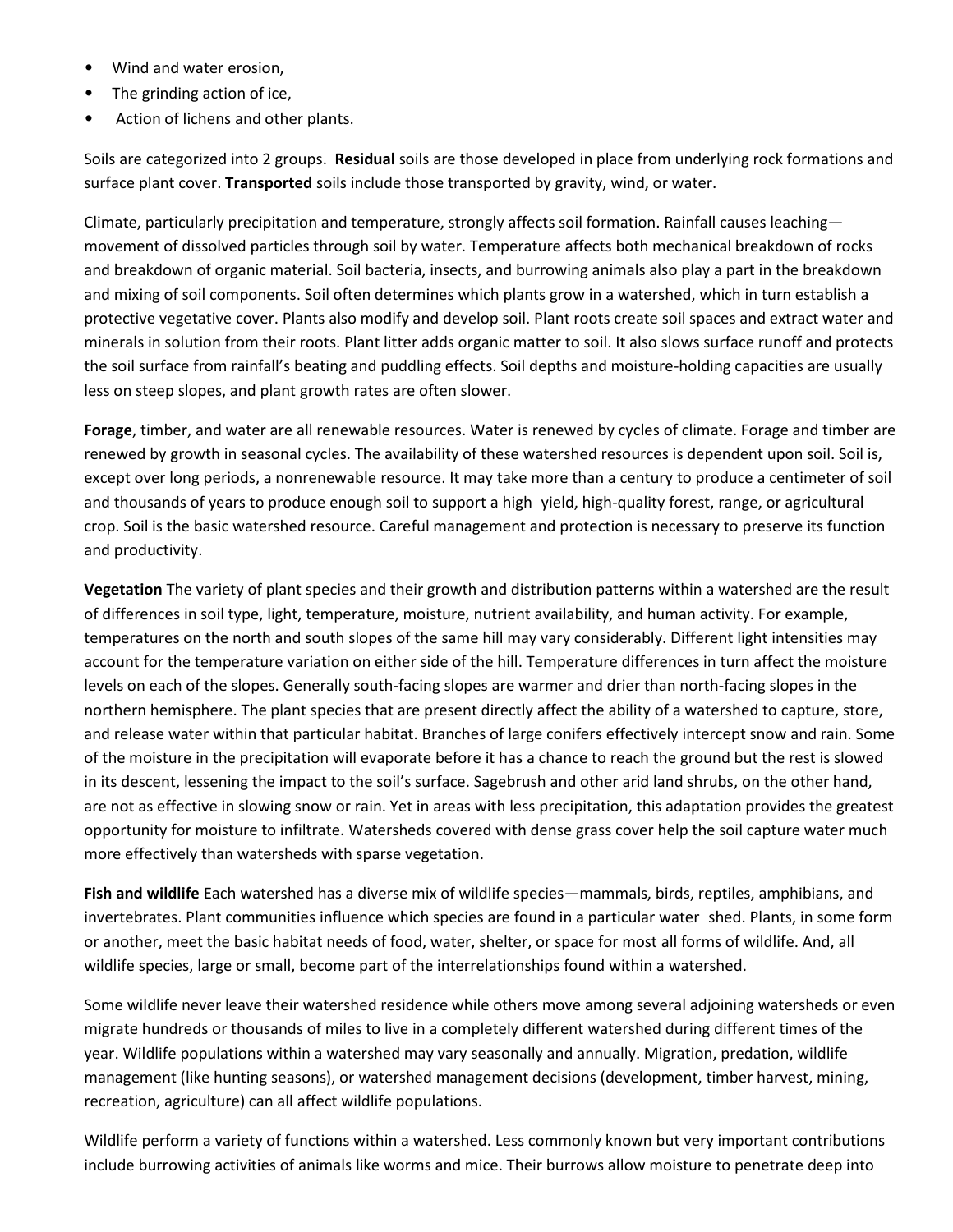the soil, aiding the water storage capabilities of the watershed. Small rodents also collect and store nuts and seeds, many of which sprout and grow to provide more food and ground cover. Rodents are also an important part of many watershed food chains. Birds also help transport seeds. Dams built by beavers help increase water storage in the soil and their activities are often responsible for channel changes within a stream system.

Limited exclusively to the aquatic habitats found within a watershed, fish occupy a unique niche. Fish are part of complex aquatic food chains and, along with the aquatic organisms on which they feed, are indicators of water quality. A number of factors within the watershed control a stream's ability to produce fish food. When producers such as algae and diatoms are plentiful, the aquatic insects that feed upon them also thrive. They in turn are food for other aquatic invertebrates and fish. Overhanging streamside vegetation also contributes insects to the aquatic dinner plate.

Studies in recent years show considerable evidence that stream systems with migrating populations of salmon and trout are highly dependent on the nutrients provided by the decaying carcasses that remain after spawning.

Fish populations vary with the quantity and the quality of available water within a watershed. Streams that flow cold and clean throughout the year generally provide the conditions that salmon and trout need to be healthy and productive. Human management activities can affect the quantity and quality of water in streams.

**Precipitation:** The greatest factor controlling streamflow, by far, is the amount of precipitation that falls in the watershed as rain or snow. However, not all precipitation that falls in a watershed flows out, and a stream will often continue to flow where there is no direct runoff from recent precipitation.

**Infiltration:** When rain falls on dry ground, some of the water soaks in, or infiltrates the soil. Some water that infiltrates will remain in the shallow soil layer, where it will gradually move downhill, through the soil, and eventually enters the stream by seepage into the stream bank. Some of the water may infiltrate much deeper, recharging groundwater aquifers. Water may travel long distances or remain in storage for long periods before returning to the surface. The amount of water that will soak in over time depends on several characteristics of the watershed:

- **Soil characteristics:** Clay and rocky soils absorb less water at a slower rate than sandy soils. Soils absorbing less water results in more runoff overland into streams.
- **Soil saturation:** Like a wet sponge, soil already saturated from previous rainfall can't absorb much more ... thus more rainfall will become surface runoff.
- **Land cover:** Some land covers have a great impact on infiltration and rainfall runoff. Impervious surfaces, such as parking lots, roads, and developments, act as a "fast lane" for rainfall - right into storm drains that drain directly into streams. Flooding becomes more prevalent as the area of impervious surfaces increase.
- **Slope of the land:** Water falling on steeply-sloped land runs off more quickly than water falling on flat land.

**Evaporation:** Water from rainfall returns to the atmosphere largely through evaporation. The amount of evaporation depends on temperature, solar radiation, wind, atmospheric pressure, and other factors.

**Transpiration/Evapotranspiration:** The root systems of plants absorb water from the surrounding soil in various amounts. Most of this water moves through the plant and escapes into the atmosphere through the leaves. Transpiration is controlled by the same factors as evaporation, and by the characteristics and density of the vegetation. Vegetation slows runoff and allows water to seep into the ground.

**Storage:** Reservoirs store water and increase the amount of water that evaporates and infiltrates. The storage and release of water in reservoirs can have a significant effect on the streamflow patterns of the river below the dam.